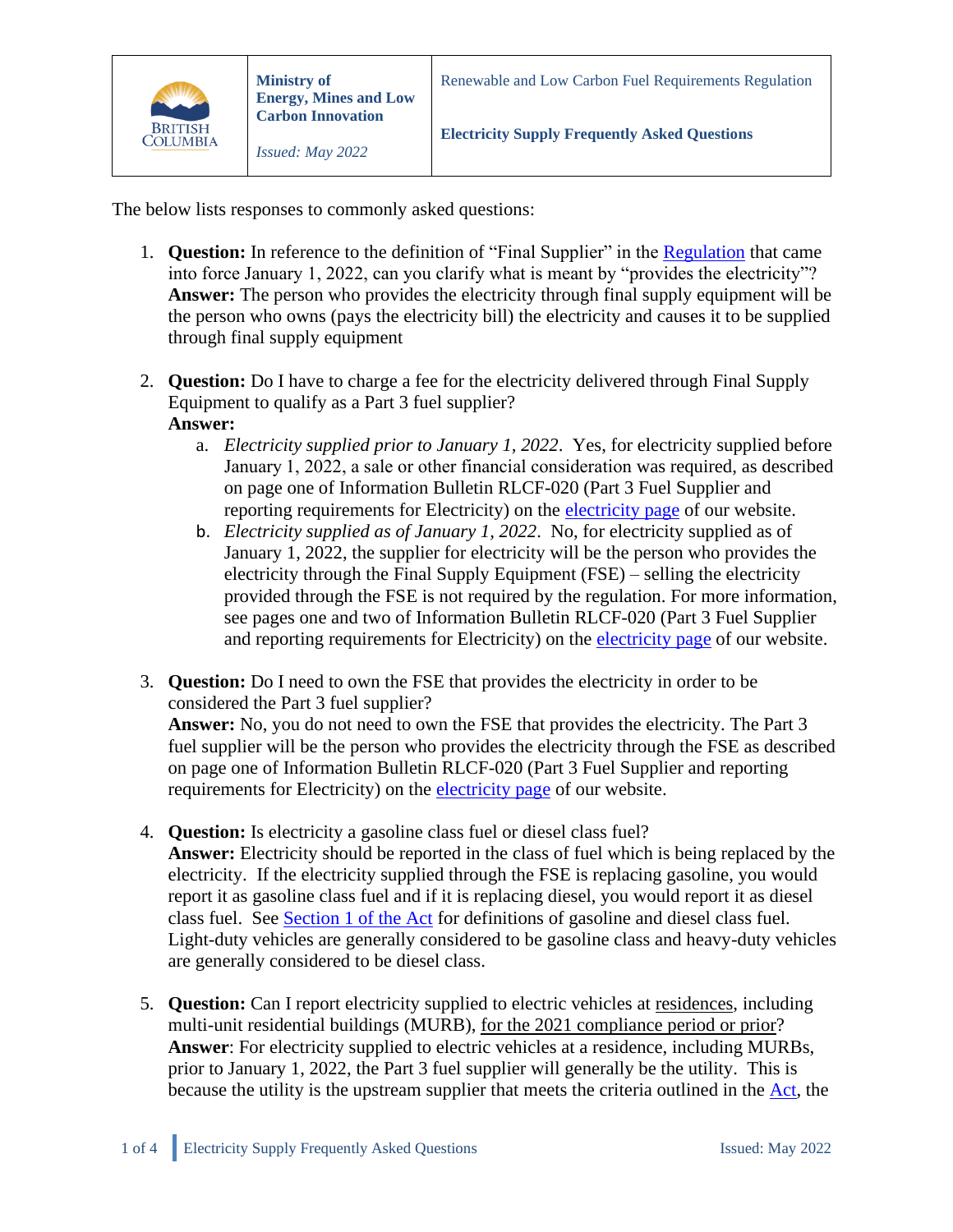

[Regulation,](https://www.bclaws.gov.bc.ca/civix/document/id/complete/statreg/394_2008) and described on page one of [Information Bulletin RLCF-020 \(Part 3 Fuel](https://www2.gov.bc.ca/gov/content/industry/electricity-alternative-energy/transportation-energies/renewable-low-carbon-fuels/information-bulletins)  [Supplier and reporting requirements for Electricity\),](https://www2.gov.bc.ca/gov/content/industry/electricity-alternative-energy/transportation-energies/renewable-low-carbon-fuels/information-bulletins) for compliance periods up to and including the 2021 compliance period**.**

- 6. **Question:** Can I report electricity supplied to electric vehicles at publicly accessible chargers, for the 2021 compliance period or prior? Answer: If you meet the criteria outlined in **Act** and the [Regulation,](https://www.bclaws.gov.bc.ca/civix/document/id/complete/statreg/394_2008) described on page one of [Information Bulletin RLCF-020 \(Part 3 Fuel Supplier and reporting requirements](https://www2.gov.bc.ca/gov/content/industry/electricity-alternative-energy/transportation-energies/renewable-low-carbon-fuels/information-bulletins)  [for Electricity\),](https://www2.gov.bc.ca/gov/content/industry/electricity-alternative-energy/transportation-energies/renewable-low-carbon-fuels/information-bulletins) you should submit a FSE identification form. It is possible that an upstream electricity provider also meets the requirements, which means that they would be the party required to report. The Ministry will respond to your identification form with confirmation of receipt, or with a request for additional information.
- 7. **Question:** Is reporting electricity supply complicated? **Answer:** No, reporting electricity supply is very simple. The first step is to request to complete a FSE identification form for the applicable chargers. The identification form is available on on the [electricity page](https://www2.gov.bc.ca/gov/content/industry/electricity-alternative-energy/transportation-energies/renewable-low-carbon-fuels/requirements/electricity) of our website. The Ministry will respond to your request identification form with a request for additional information. Once the Ministry has enough information, we will provide the necessary details for getting set up in the Transportation Fuels Reporting System and provide you with an easy-to-follow user guide.
- 8. **Question:** Can another person report on my behalf?

**Answer:** You may choose to authorize someone to act on behalf of your organization in dealings with the Ministry. The Representation Agreement Form found on the [Credit](https://www2.gov.bc.ca/gov/content/industry/electricity-alternative-energy/transportation-energies/renewable-low-carbon-fuels/credits-market)  [Market](https://www2.gov.bc.ca/gov/content/industry/electricity-alternative-energy/transportation-energies/renewable-low-carbon-fuels/credits-market) page of our website is submitted to the Ministry to inform the Ministry of the agreement between the agent and the supplier. Several companies will be offering these services in the near future, and it is important that you understand that your organization retains all legal responsibilities associated with its compliance with the [Act](https://www.bclaws.gov.bc.ca/civix/document/id/complete/statreg/08016_01) and the [Regulation](https://www.bclaws.gov.bc.ca/civix/document/id/complete/statreg/394_2008) and that even if the actions of the Representative result in your organization being out of compliance, your organization is held accountable by the Ministry.

- 9. **Question:** How much credit is generated by the supply of electricity? **Answer:** The formula to calculate the credits generated or debits incurred in the compliance period is set out in [Section 6 \(4\) of the Act](https://www.bclaws.gov.bc.ca/civix/document/id/complete/statreg/08016_01#section6) and [Section 11.02 of the](https://www.bclaws.gov.bc.ca/civix/document/id/complete/statreg/394_2008#section11.02)  [Regulation.](https://www.bclaws.gov.bc.ca/civix/document/id/complete/statreg/394_2008#section11.02) For example, if you supplied 20,000 kWh of electricity in the 2022 compliance period, you would generate approximately 17 credits.
- 10. **Question:** How is the value of a LCFS credit determined? **Answer:** The value of a credit is determined by supply and demand dynamics within the credit market. Credit Market Reports are published monthly and quarterly and include information on the number of credit transfers, the volume of credits transferred, and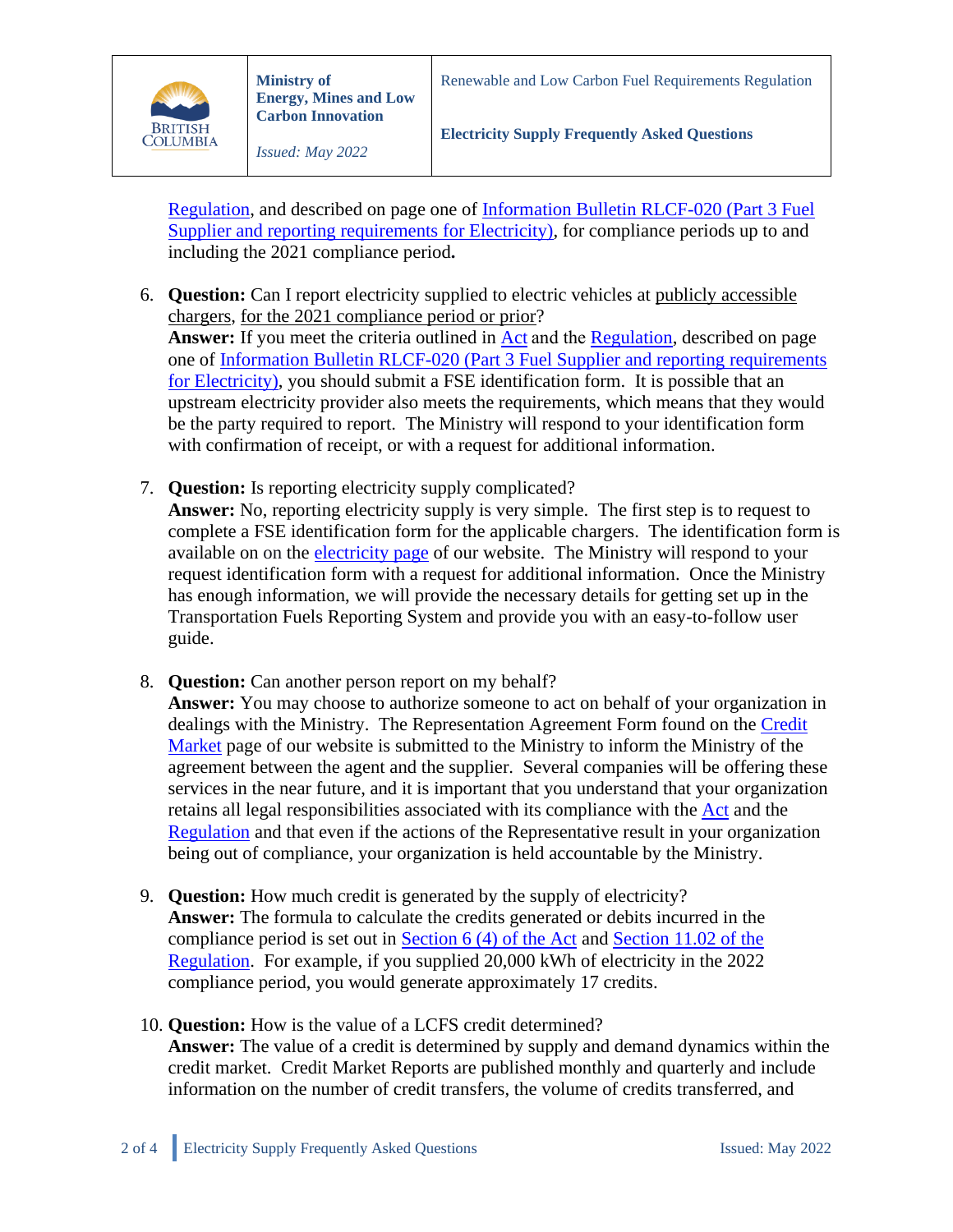

credit prices. The quarterly report also includes a summary of credits generated and debits incurred in each compliance year. See [Credit Market](https://www2.gov.bc.ca/gov/content/industry/electricity-alternative-energy/transportation-energies/renewable-low-carbon-fuels/credits-market) for more information.

## 11. **Question:** Who buys credits?

**Answer:** Credits may only be bought or sold by parties who have been identified by the Ministry as suppliers in accordance with the definitions in the [Act.](https://www.bclaws.gov.bc.ca/civix/document/id/complete/statreg/08016_01) [Information Bulletin](https://www2.gov.bc.ca/gov/content/industry/electricity-alternative-energy/transportation-energies/renewable-low-carbon-fuels/information-bulletins)  [RLCF-013 \(Validation & Transfer of Credits\)](https://www2.gov.bc.ca/gov/content/industry/electricity-alternative-energy/transportation-energies/renewable-low-carbon-fuels/information-bulletins) lists the Part 3 fuel suppliers that have been recognized by the Ministry. Contact information is provided with the permission of the organization. The information provided is for convenience only and is accurate at the time of publication.

## **Need more information?**

Please see the Renewable and Low Carbon Fuel website at<http://gov.bc.ca/lowcarbonfuels> or email us at  $lcfs@gov.bc.ca$ 

This information is for your convenience and guidance only and does not replace or constitute legal advice. Exceptions to the above may apply in certain circumstances. It is recommended that parties who may be a Part 3 Fuel Supplier review the *Greenhouse Gas Reduction (Renewable and Low Carbon Fuel Requirements) Act* and the Renewable and Low Carbon Fuel Requirements Regulation seek independent legal advice to confirm their status, legal obligations and opportunities. The *Greenhouse Gas Reduction (Renewable and Low Carbon Fuel Requirements) Act* and the Renewable and Low Carbon Fuel Requirements Regulation can be found on the internet at: [http://www.bclaws.ca.](http://www.bclaws.ca/)